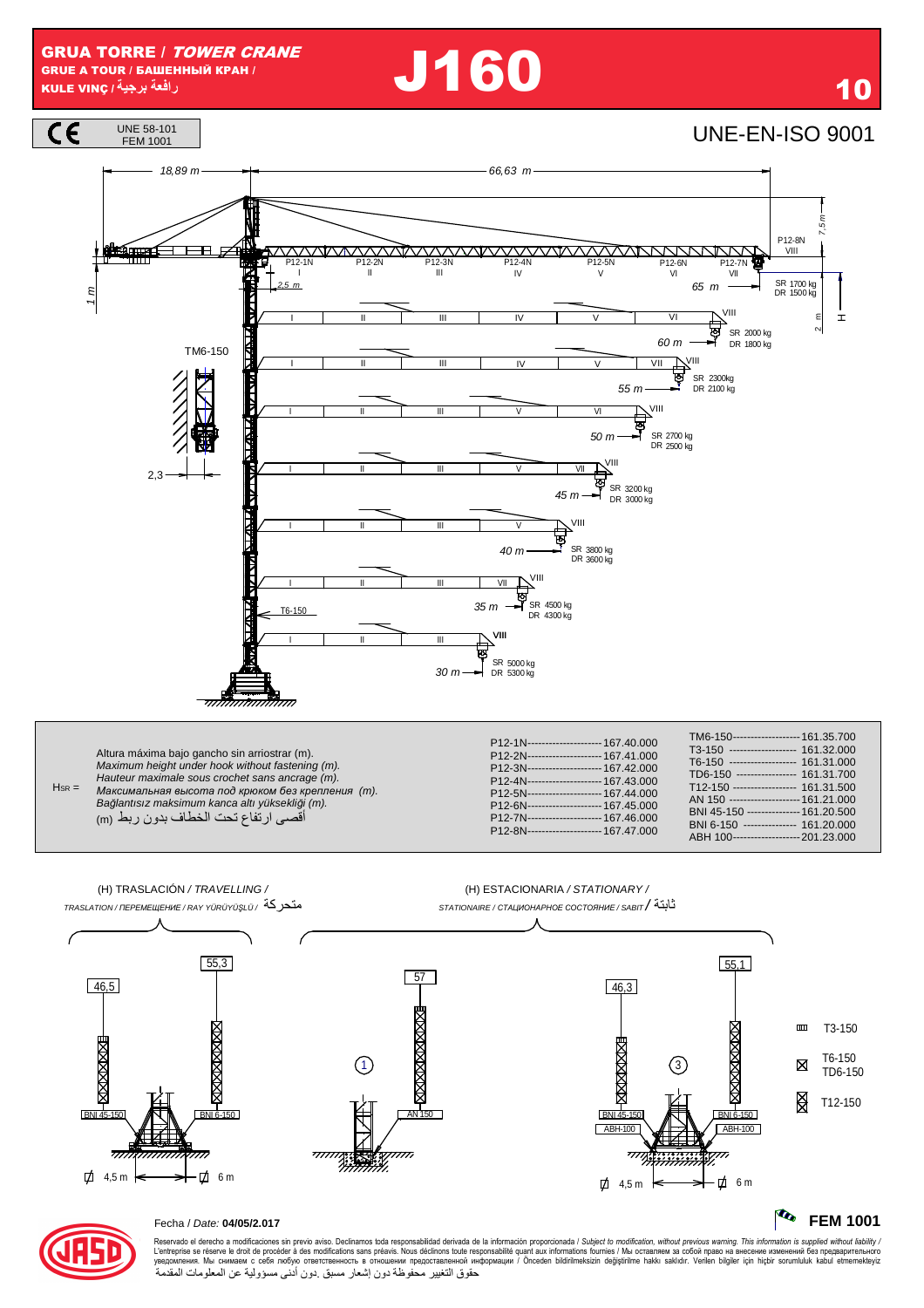|                 | $  \overline{CARGAS}$ / $\overline{LOADS}$ / снаrges / нагрузки / үüкler / $  \overline{C}$<br>J160.10 |                                                                                                                                       |                                                                                                                                          |      |      |      |      |      |      |  |  |  |
|-----------------|--------------------------------------------------------------------------------------------------------|---------------------------------------------------------------------------------------------------------------------------------------|------------------------------------------------------------------------------------------------------------------------------------------|------|------|------|------|------|------|--|--|--|
| مہم             | ST-SR (kg)                                                                                             |                                                                                                                                       | اقصي حمولة/ Cargas máximas / <i>Maximum loads</i> / Charges maximales / Максимальные нагрузки / Maksimum yük / أقصى حمولة<br>SR-5.000 kg |      |      |      |      |      |      |  |  |  |
| <u>kan</u>      | 5000 kg                                                                                                | Alcance del gancho [m] / Hook reach [m] / Portée du crochet (m) / Paðuyc действия крюка (m) / Kancanın yüksekliği (m) /<br>مدى الخطاف |                                                                                                                                          |      |      |      |      |      |      |  |  |  |
| [m]             | $@$ (m)                                                                                                | 30                                                                                                                                    | 35                                                                                                                                       | 40   | 45   | 50   | 55   | 60   | 65   |  |  |  |
| 65 m            | 27,2 m                                                                                                 | 4477                                                                                                                                  | 3740                                                                                                                                     | 3188 | 2758 | 2414 | 2133 | 1898 | 1700 |  |  |  |
| 60 m            | 28,3 m                                                                                                 | 4680                                                                                                                                  | 3914                                                                                                                                     | 3340 | 2893 | 2536 | 2244 | 2000 |      |  |  |  |
| 55 m            | 28,9 m                                                                                                 | 4783                                                                                                                                  | 4003                                                                                                                                     | 3418 | 2962 | 2598 | 2300 |      |      |  |  |  |
| 50 m            | 29,8 m                                                                                                 | 4953                                                                                                                                  | 4149                                                                                                                                     | 3545 | 3076 | 2700 |      |      |      |  |  |  |
| 45 m            | 30.7 <sub>m</sub>                                                                                      | 5000                                                                                                                                  | 4309                                                                                                                                     | 3685 | 3200 |      |      |      |      |  |  |  |
| 40 m            | 31.5 <sub>m</sub>                                                                                      | 5000                                                                                                                                  | 4440                                                                                                                                     | 3800 |      |      |      |      |      |  |  |  |
| 35 <sub>m</sub> | 31.9 m                                                                                                 | 5000                                                                                                                                  | 4500                                                                                                                                     |      |      |      |      |      |      |  |  |  |
| 30 <sub>m</sub> | 30,0 m                                                                                                 | 5000                                                                                                                                  |                                                                                                                                          |      |      |      |      |      |      |  |  |  |

| 640             | $ST$ - DR (kg)    |                                                                                                                                       | أقصي حمولة/ Cargas máximas / Maximum loads / Charges maximales / Максимальные нагрузки / Maksimum yük<br>DR - 10.000 kg |      |      |      |      |      |      |      |      |  |
|-----------------|-------------------|---------------------------------------------------------------------------------------------------------------------------------------|-------------------------------------------------------------------------------------------------------------------------|------|------|------|------|------|------|------|------|--|
| $\Box$          | 10000 kg          | Alcance del gancho [m] / Hook reach [m] / Portée du crochet (m) / Paðuyc действия крюка (m) / Kancanın yüksekliği (m) /<br>مدى الخطاف |                                                                                                                         |      |      |      |      |      |      |      |      |  |
| [m]             | $@$ (m)           | 20                                                                                                                                    | 25                                                                                                                      | 30   | 35   | 40   | 45   | 50   | 55   | 60   | 65   |  |
| 65 m            | 14.1 m            | 6788                                                                                                                                  | 5260                                                                                                                    | 4242 | 3514 | 2969 | 2544 | 2205 | 1927 | 1696 | 1500 |  |
| 60 m            | 14,7 m            | 7100                                                                                                                                  | 5510                                                                                                                    | 4450 | 3693 | 3125 | 2683 | 2330 | 2041 | 1800 |      |  |
| 55 m            | 15.0 m            | 7263                                                                                                                                  | 5640                                                                                                                    | 4558 | 3786 | 3206 | 2756 | 2395 | 2100 |      |      |  |
| 50 m            | 15,4 m            | 7525                                                                                                                                  | 5850                                                                                                                    | 4733 | 3936 | 3338 | 2872 | 2500 |      |      |      |  |
| 45 m            | 16.0 m            | 7813                                                                                                                                  | 6080                                                                                                                    | 4925 | 4100 | 3481 | 3000 |      |      |      |      |  |
| 40 m            | 16,4 m            | 8050                                                                                                                                  | 6270                                                                                                                    | 5083 | 4236 | 3600 |      |      |      |      |      |  |
| 35 m            | 16.6 <sub>m</sub> | 8163                                                                                                                                  | 6360                                                                                                                    | 5158 | 4300 |      |      |      |      |      |      |  |
| 30 <sub>m</sub> | 17.0 m            | 8375                                                                                                                                  | 6530                                                                                                                    | 5300 |      |      |      |      |      |      |      |  |

| <b>CARACTERISTICAS DE MECANISMOS / MECHANISMS FEATURES / CARACTÉRISTIQUES DES</b><br>J160.10<br>الخصائص الآلية/ MÉCANISMES / ХАРАКТЕРИСТИКИ МЕХАНИЗМОВ / MEKANIZMALARIN ÖZELLİKLERİ |                                                                                                                                     |                                  |                                                                                                                   |                             |                                                                                                                                                                                         |                                           |                               |  |  |  |
|-------------------------------------------------------------------------------------------------------------------------------------------------------------------------------------|-------------------------------------------------------------------------------------------------------------------------------------|----------------------------------|-------------------------------------------------------------------------------------------------------------------|-----------------------------|-----------------------------------------------------------------------------------------------------------------------------------------------------------------------------------------|-------------------------------------------|-------------------------------|--|--|--|
| *opcional<br>*optional<br>*en option<br>*опция                                                                                                                                      |                                                                                                                                     |                                  |                                                                                                                   |                             |                                                                                                                                                                                         |                                           |                               |  |  |  |
| *opsiyonel<br>اختياري∗                                                                                                                                                              | <b>EC3350VF</b><br>24,3 kW                                                                                                          | *EC4860<br>35,3 kW               | *EC6080VF<br>44,1 kW                                                                                              | <b>TG2020VF</b><br>2x7,3 kW | <b>OG1508VF</b><br>2x5,5 kW                                                                                                                                                             | <b>TC460VF</b><br>3 kW                    | <b>TH1506</b><br><b>11 kW</b> |  |  |  |
| $\bigcap$<br>m/min                                                                                                                                                                  | $2,5t - 50$ m/min<br>5<br>$5t - 25$ m/min<br>4<br>$t_{3}$<br>2<br>m/min<br>30<br>20<br>40<br>50                                     | 2,5<br>5<br>5<br>60<br>30        | $2,5t - 80m/min$<br>b<br>$5t - 40$ m/min<br>$t^{4^+}$<br>3<br>m/min<br>$\overline{2}$<br>60<br>40<br>80           | 020<br>m/min                | 00,8<br>r/min<br>sl/min                                                                                                                                                                 | 5t<br>060<br>m/min<br>10t<br>030<br>m/min | 1 $m/min$                     |  |  |  |
| m/min                                                                                                                                                                               | 10<br>9<br>$5t - 25$ m/min.<br>10 t -- 12,5 m/min.<br>$\frac{8}{t}$<br>$\frac{6}{5}$<br>\m/mi<br>25<br>10 <sup>10</sup><br>20<br>15 | 5<br>10<br>10<br>3,5<br>30<br>15 | $\frac{10}{8}$<br>$\frac{8}{7}$<br>$\frac{6}{5}$<br>$5t - 40$ m/min<br>10 $t - 20$ m/min<br>m/m<br>40<br>20<br>30 | łg<br>400V 50Hz             | $P_{\text{TOTAL}}$ (EC3350VF+ OG1508VF + TC460VF) = 38,3 kW<br>$P_{\text{TOTAL}}$ (EC4860+ OG1508VF + TC460VF) = 49,3 kW<br>$P_{\text{TOTAL}}$ (EC6080VF+ OG1508VF + TC460VF) = 58,1 kW | kW +20%                                   |                               |  |  |  |
| <u>IVVVVVVVMA</u>                                                                                                                                                                   | SR 324 m<br>$H \leq$<br>DR 162 m<br>H                                                                                               | $H \leq$                         | 534 m<br><b>SR</b><br><b>DR</b><br>267 m                                                                          | 480V 60Hz                   | EC4860<br><u>/kg\</u>                                                                                                                                                                   | $m/min + 20%$                             |                               |  |  |  |



# Fecha / Date: **04/05/2.017 FEM 1001**

Reservado el derecho a modificaciones sin previo aviso. Declinamos toda responsabilidad derivada de la información proporcionada / Subjec*t to modification, without previous warning. This information is supplied without*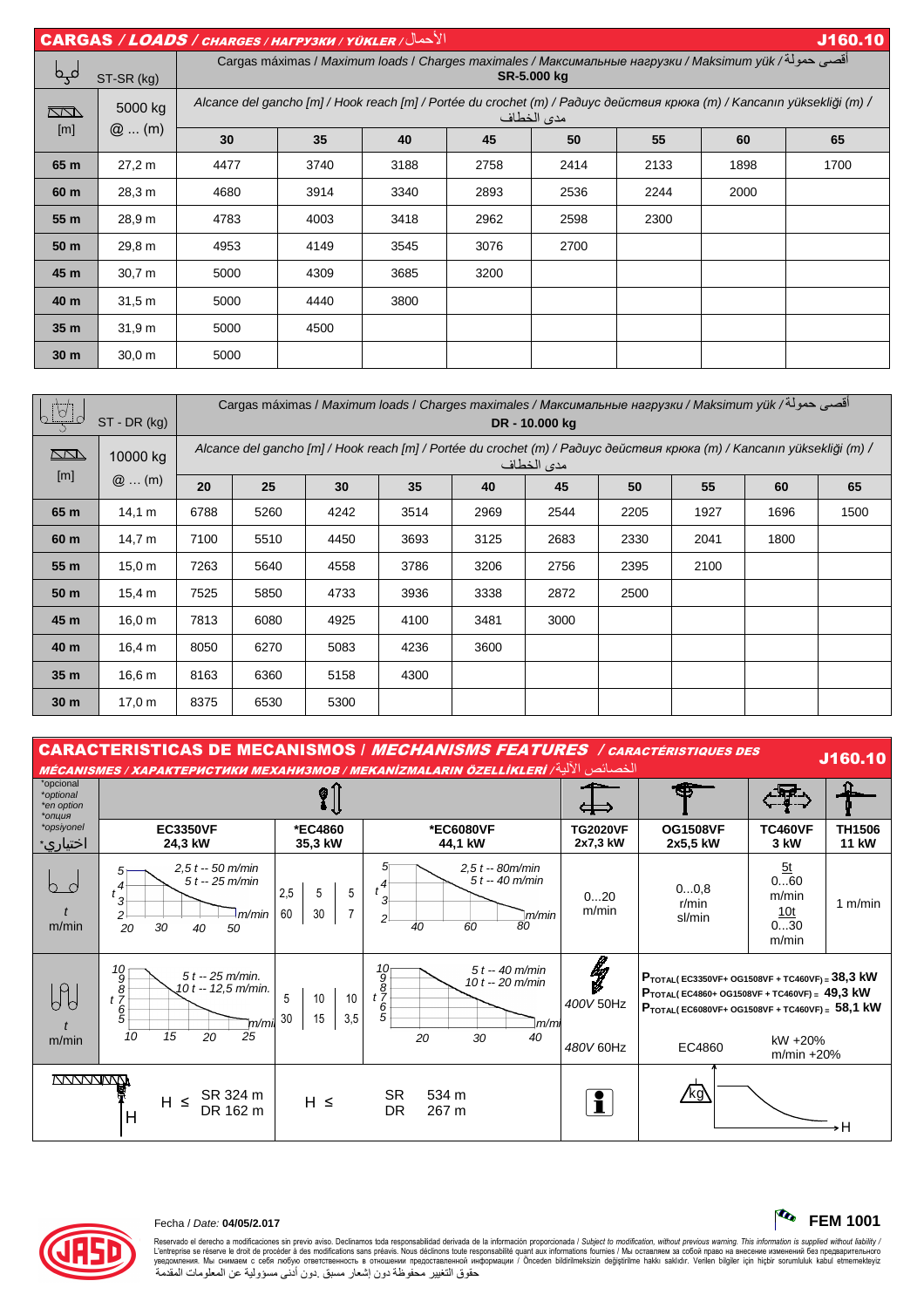| <u>قائمة التصيل/ LISTA DE EMBARQUE / PACKING LIST / LISTE DE COLISAGE / CПИСОК ПОСТАВКИ / ÇEKİ LISTESİ</u>                                                                                                                                                                                                                                                   |                                                                                                                                      |         |                                         |                   |                                                                           |                                                                      |                                                                      | J160.10                                                 |
|--------------------------------------------------------------------------------------------------------------------------------------------------------------------------------------------------------------------------------------------------------------------------------------------------------------------------------------------------------------|--------------------------------------------------------------------------------------------------------------------------------------|---------|-----------------------------------------|-------------------|---------------------------------------------------------------------------|----------------------------------------------------------------------|----------------------------------------------------------------------|---------------------------------------------------------|
| اسم/ DENOMINACIÓN / DENOMINATION / DÉSIGNATION / HA3BAHUE / AÇIKLAMA                                                                                                                                                                                                                                                                                         |                                                                                                                                      |         |                                         |                   | L[m]                                                                      | A[m]                                                                 | H[m]                                                                 | P/W<br>[kq]                                             |
| Torre inferior / Lower tower /<br>Tour inférieure / Нижняя башня /<br>البرج السفلي / Alt kule                                                                                                                                                                                                                                                                | $TI-6-150$                                                                                                                           |         |                                         |                   | 6,175                                                                     | 2,190                                                                | 2,190                                                                | 3.535                                                   |
| Torre /Tower/Tour<br>برج/Kule/ج                                                                                                                                                                                                                                                                                                                              | T6-150<br>TD6-150<br>TT6-150<br>T3-150<br>T12-150                                                                                    |         |                                         |                   | 6,175<br>6,175<br>6,175<br>3,265<br>12,000                                | 1,870<br>1,870<br>1,870<br>1,870<br>1,870                            | 1,870<br>1,870<br>1,870<br>1,870<br>1,870                            | 2.760<br>2.930<br>2.760<br>1.550<br>5.180               |
| Torre asiento pista + base punta de torre + orientación<br>Slewing table + tower head base + slewing mechanism<br>Tour pivot + base du porte-flèche + mécanisme d'orientation<br>Сиденье площадки + основание верхней секции башни +<br>поворотный механизм<br>Göbek +kule kafa bölümü tabanı+mekanizma<br>برج وحدة الدوارن + قاعدة رأس البرج + ألية الدوران |                                                                                                                                      |         |                                         |                   | 4,530                                                                     | 2,100                                                                | 2,035                                                                | 5227                                                    |
| Punta de torre / Tower head / Porte-flèche<br>ر أس البرج / верхняя секция башни / kulenin kafa bölümü                                                                                                                                                                                                                                                        |                                                                                                                                      |         |                                         |                   | 7,661                                                                     | 1,225                                                                | 1,525                                                                | 1410                                                    |
| Conjunto asiento pista, punta de torre, orientación<br>Slewing table assembl +, tower head + slewing<br>Groupe pivot + porte-flèche + mécanisme d'orientation<br>Сиденье площадки + верхняя секция башни + поворотный механизм<br>Göbek +kulenin kafa bölümü+mekanizma<br>مجموعة وحدة الدوارن + رأس البرج + ألية الدوران                                     |                                                                                                                                      |         |                                         | Ø<br>$\mathbf{z}$ | 11                                                                        | 2,100                                                                | 2,035                                                                | 7600                                                    |
| Tramo de pluma<br>Jib section<br>Tronçon de flèche<br>Секция стрелы<br>Bom bölümü<br>أجزاء الذراع                                                                                                                                                                                                                                                            | P12-1N(I)<br>P12-2N (II)<br>P12-3N (III)<br>P12-4N (IV)<br>$P12-5N (V)$<br>P <sub>12</sub> -6N (VI)<br>P12-7N (VII)<br>P12-8N (VIII) | IV      | Ш<br>Ш<br><u>VAAMAAAAAAMAAAAA</u><br>VI | VII               | 8,665<br>10,160<br>10,160<br>10,160<br>10,150<br>10,150<br>5,265<br>2,080 | 1,366<br>1,226<br>1,226<br>1,226<br>1,226<br>1,226<br>1,226<br>1,366 | 1,405<br>1,396<br>1,485<br>1,390<br>1,485<br>1,390<br>1,385<br>1,650 | 1115<br>1210<br>1165<br>770<br>787<br>640<br>332<br>191 |
| Polipasto / Hook assembly / Palan / Полиспаст / Kanca<br>بكرة/ takımı                                                                                                                                                                                                                                                                                        |                                                                                                                                      | SR/DR   |                                         | 圓                 | 1,410                                                                     | 0,550                                                                | 0,920                                                                | 410                                                     |
| Tirante sostén pluma / Jib support tie / Tirant de fleche / Растяжка<br>مشد دعامة الذراع/ поддержки стрелы / КоІ destek bağları                                                                                                                                                                                                                              |                                                                                                                                      |         | 2x<br>2x<br>1x                          |                   | 6,214<br>6,214<br>6,214                                                   | 0,36<br>0,36<br>0,36                                                 | 0,48<br>0,48<br>0,23                                                 | 1350<br>1160<br>485                                     |
| Carro<br>عربة/ Trolley / Chariot / Грузовая тележка / Şaryo                                                                                                                                                                                                                                                                                                  |                                                                                                                                      | SR/DR   |                                         |                   | 1,790                                                                     | 2,030                                                                | 1,650                                                                | 430                                                     |
| Contrapluma con plataformas / Counterjib with platforms<br>Contre-flèche avec plateformes / Противовесная консоль с<br>الذراع المقابل مع المنصة/ платформами / Platformlu kuyruk                                                                                                                                                                             |                                                                                                                                      |         |                                         |                   | 11,810                                                                    | 2,984                                                                | 0,5                                                                  | 2500                                                    |
| Prolongación contrapluma con plataforma<br>Counterjib extension with platform / Prolongement contre-flèche avec plateforme /<br>Удлинение противовесной консоли с платформой / Kuyruk platformla<br>امتداد الذراع المعاكس مع الممرات/ uzatılması                                                                                                             |                                                                                                                                      |         |                                         |                   | 2,750                                                                     | 2,3                                                                  | 0,5                                                                  | 815                                                     |
| Plataforma y cabina / Platform and cabin / Plateforme et cabine<br>платформа и кабина / Platform ve kabin / منصة وكابينة                                                                                                                                                                                                                                     |                                                                                                                                      |         |                                         |                   | 3,760                                                                     | 2,050                                                                | 2,400                                                                | 1280                                                    |
| Soporte y elevación (sin cable) / Support and hoisting (without rope)<br>/ Support et levage (sans câble) / Опора и подъем (без троса)<br>دعم ورفع (بدون كابل) / Destek ve vinç kulesi (kablosuz) /                                                                                                                                                          |                                                                                                                                      |         |                                         |                   | 3,235                                                                     | 1,7                                                                  | 2,0                                                                  | 3000                                                    |
| Estructura torre de montaje / Jacking cage structure /<br>Structure de tour de montage / Структура монтажной<br>هيكل بر ج التركيب/ башни / Kaldırma kafesi yapısı                                                                                                                                                                                            |                                                                                                                                      | TM6-150 |                                         | $\overline{A}$    | 10,320                                                                    | 2,420                                                                | 2,310                                                                | 3500                                                    |

| نْقُلْ/ LASTRES INFERIORES / L <i>OWER BALLASTS / LESTS INFÉRIEURS / НИЖНИЙ БАЛЛАСТ / ALT AĞIRLIK TAŞLARI</i> | J160.10 |      |      |      |   |      |
|---------------------------------------------------------------------------------------------------------------|---------|------|------|------|---|------|
| <b>BNI 45-150</b>                                                                                             | H(m)    | 20,1 | 31,8 | 40.7 |   | 46,5 |
|                                                                                                               | P(t)    | 48   | 60   | ⇁    |   | 96   |
| <b>BNI 6-150</b>                                                                                              | H(m)    | 43.  |      | 49,5 |   |      |
|                                                                                                               | P(t)    | 48   |      |      |   | 96   |
|                                                                                                               |         |      |      | .    | . |      |

الارتفاع أسفل الخطاف/ H: Altura bajo gancho / Height under hook / Hauteur maximale sous crochet *Высота под крюком / Kanca altı yüksekliği* / Para alturas intermedias tomar el lastre correspondiente a la altura superior / For intermediate heights take the ballast corresponding to the higher height / Pour les hauteurs intermédiaires, opter pour le<br>lest correspon للارتفاعات البينية يرجى استخدام الثقل العائد للارتفاع الأعلى/ karşılık gelen ağirliği alınız



.

## Fecha / Date: **04/05/2.017 FEM 1001**

Reservado el derecho a modificaciones sin previo aviso. Declinamos toda responsabilidad derivada de la información proporcionada / Subjec*t to modification, without previous warning. This information is supplied without*